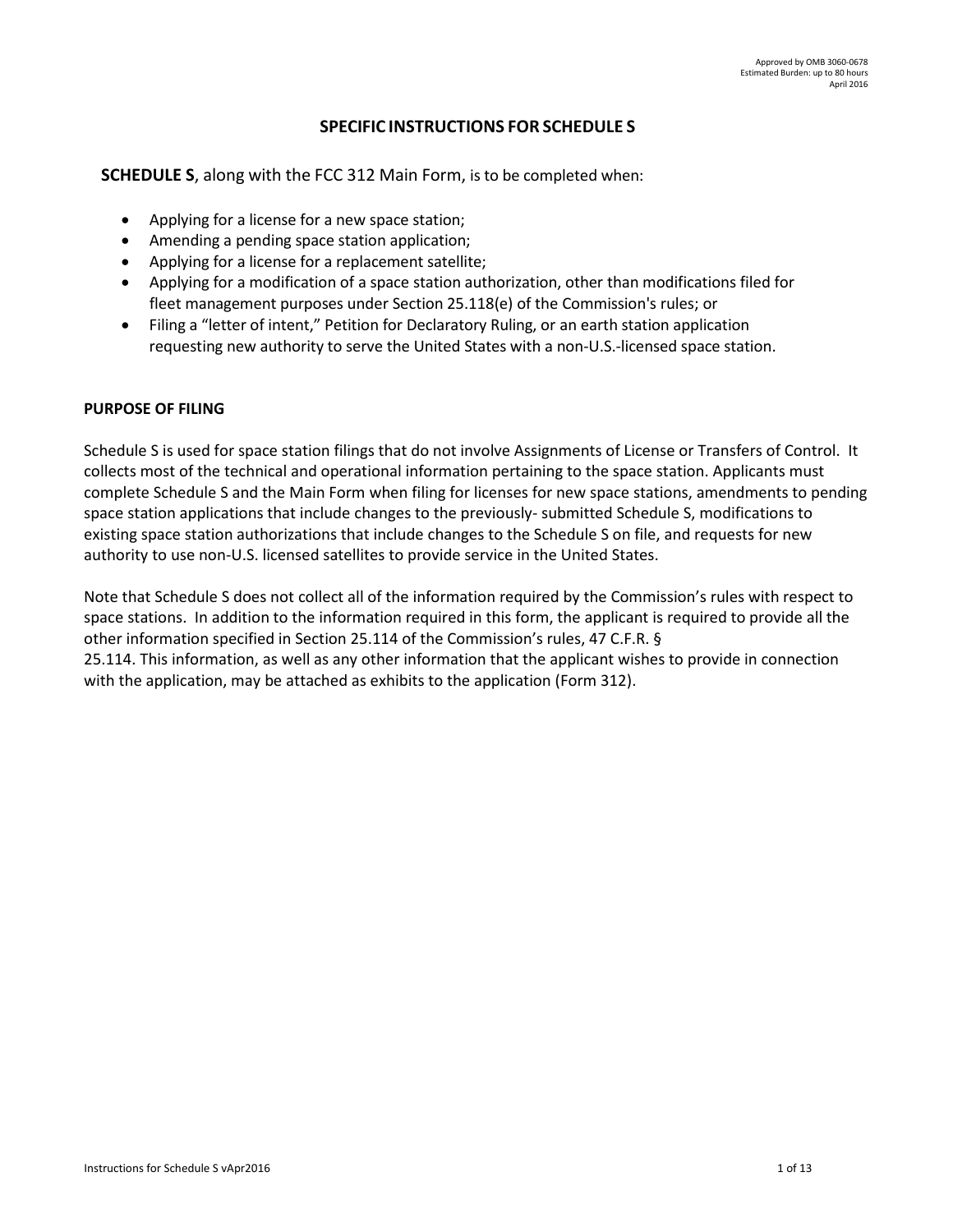### **FILING PROCEDURES**

Note: Applicants may draft their Schedule S data prior to submitting the Form 312, but a Form 312 must be submitted via MyIBFS [\(http://licensing.fcc.gov/myibfs\)](http://licensing.fcc.gov/myibfs) prior to final submission of the Schedule S.

- 1. Log into the Schedule S software: <https://enterpriseefiling.fcc.gov/schedules>
- 2. Begin creating/editing a Schedule S
	- a. Click the "Start a New Schedule S" button to begin a new Schedule S; or
	- b. Select a Schedule S from your dashboard list to modify or amend an existing Schedule S
- 3. **Filing Description:** Enter a brief description of your system to be used in the application list on the dashboard. Please do not use "See Attached." (Limited to 255 characters)
- 4. **Satellite Information:** All fields are required.
	- a. **Select Orbit Type**: Select either geostationary orbit (GSO) or non-geostationary orbit (NGSO). Upon save, the navigation bar on the right will change to reflect the GSO or NGSO path.
	- b. **Space Station or Satellite Network Name:** Fill in the commonly recognized domestic or international satellite name. (Limited to 30 characters)
	- c. **Estimated Lifetime of Satellite(s) From Date of Launch:** Fill in the life expectancy for the satellite(s) upon launch. (Value entered must be between 0 and 30)
	- d. **Will the space station(s) operate on a Common Carrier basis?:** Select either Yes or No.
	- e. Clicking the "Save & Continue" button on the Satellite Information screen moves to the Operating Frequency Bands screen.
- 5. **Operating Frequency Bands:** This screen is the summary page for this data element. In order to add frequencies to the list of operating frequencies, click the "Add Frequency Band" button. In order to complete this section, at least one transmit frequency band and one receive frequency band need to be listed.
	- a. **Add/Edit Operating Frequency Bands:** 
		- i. **Nature of Service:** From the drop down list, select the satellite service type, or select "Other Satellite Service (please specify)". If "Other Satellite Service" is selected, provide a description of the particular service being provided (Limited to 60 characters), and enter the lower and upper limits of the operating frequency range (Limited to 5 decimal places to the left of the decimal point and 3 places to the right (e.g. 12345.123)).
		- ii. **Frequency Band:** A frequency band drop down list will appear after the nature of service (or satellite service) is selected from the drop down list. Select a frequency range from the drop down list, or select "Other" and be prompted to enter the lower and upper limits of the proposed operating frequencies in MHz. (Limited to 5 decimal places to the left of the decimal point and 3 places to the right (e.g. 12345.123).)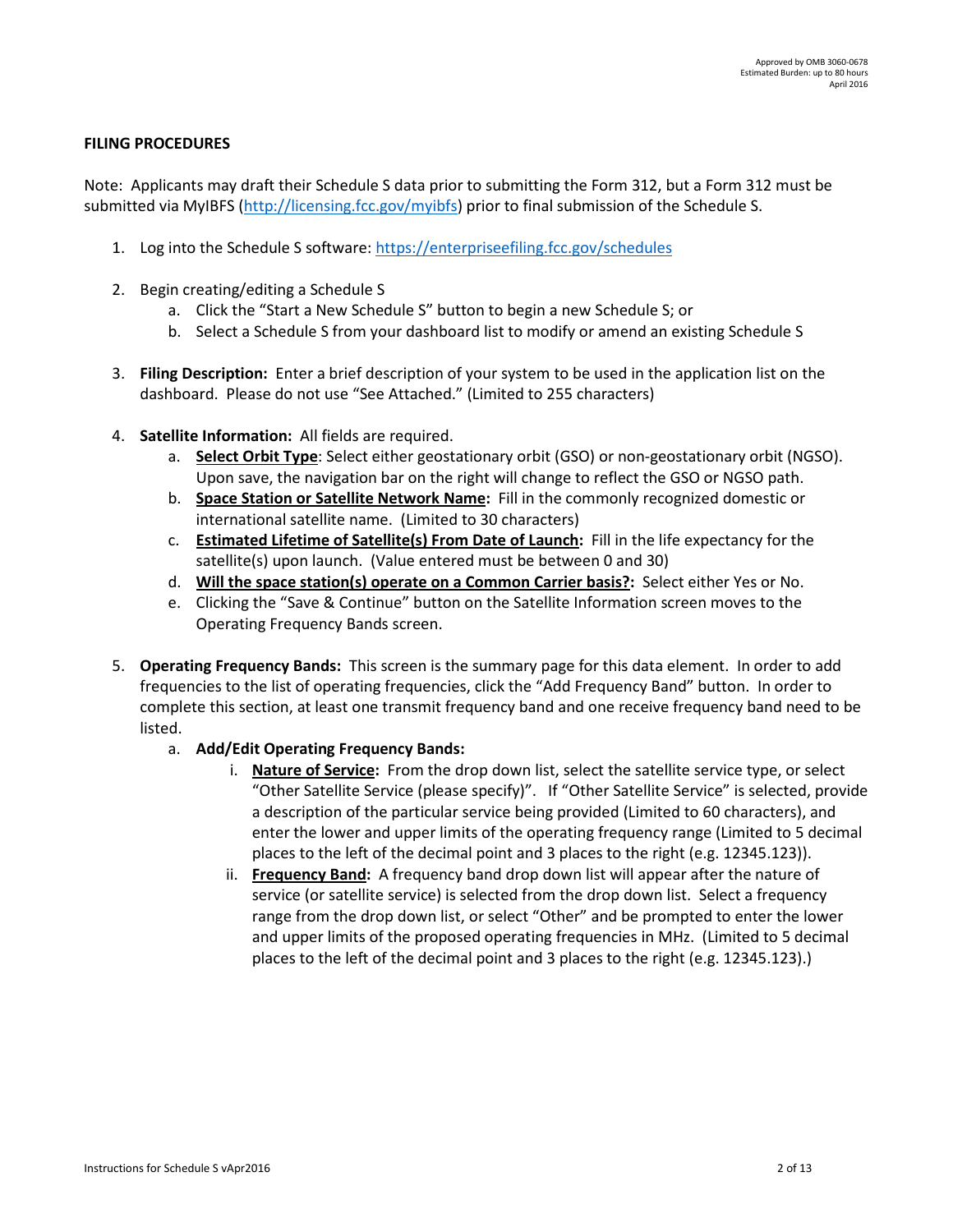- iii. **Mode Type:** Select mode type as either Transmit or Receive for each frequency range**.**
- iv. Clicking the "Save & Continue" button on the Add/Edit Operating Frequency Bands screen returns the applicant to the Operating Frequency Bands summary page.
- v. Continue to use the "Add Frequency Band" button until the Operating Frequency Bands list is complete.
- b. Clicking the "Save & Continue" button on the Operating Frequency Bands screen moves to either the Orbital Information for Geostationary Satellites screen, or the Orbital Information for Non-Geostationary Satellites screen.

### 6. **Orbital Information for Geostationary Satellites:** Enter all data in displayed fields.

### a. **Orbital Longitude Information:**

- i. **Orbital Longitude:** Enter orbital longitude in degrees. (Value entered must be between 0.000 and 180.000, and is limited to 3 decimal places to the right of the decimal point (e.g. 123.123).)
- ii. **Hemisphere of Orbital Longitude:** Enter hemisphere of orbital longitude by selecting either East or West from the drop down list. If the orbital longitude is exactly 0.0° or exactly 180.0°, select "East".

### b. **Longitudinal Tolerance or East/West Station-Keeping**:

- i. **Toward West:** Enter the tolerance to the West in degrees. (Value entered must be between 0.01 and 1.00)
- ii. **Toward East:** Enter the tolerance to the East in degrees. (Value entered must be between 0.01 and 1.00)
- c. **Inclination Excursion or North/South Station-Keeping Tolerance**: Enter the inclination excursion or North/South station-keeping tolerance in degrees. (Value entered must be between 0.01 and 15.00)
- d. **Maximum Eccentricity:** Maximum eccentricity information will only be requested if the applicant is applying to operate under the DBS or 17/24 GHz BSS nature of service, and/or within any portion of the 17300-17800 MHz frequency band. (Limited to 7 decimal places to the right of the decimal point (e.g. 0.1234567).)
- e. **Antenna Axis Attitude Accuracy:** Enter the antenna axis attitude accuracy in degrees.
	- i. Roll: Enter satellite antenna roll in degrees. (Value entered must be between 0.00 and 2.00)
	- ii. **Pitch:** Enter satellite antenna pitch in degrees. (Value entered must be between 0.00 and 2.00)
	- iii. **Yaw:** Enter satellite antenna yaw in degrees. (Value entered must be between 0.00 and 2.00)
- f. Clicking the "Save & Continue" button on Orbital Information for Geostationary Satellites screen moves to the Receiving Beam screen. (Instructions for the Receiving Beam screen are in Section 8 below.)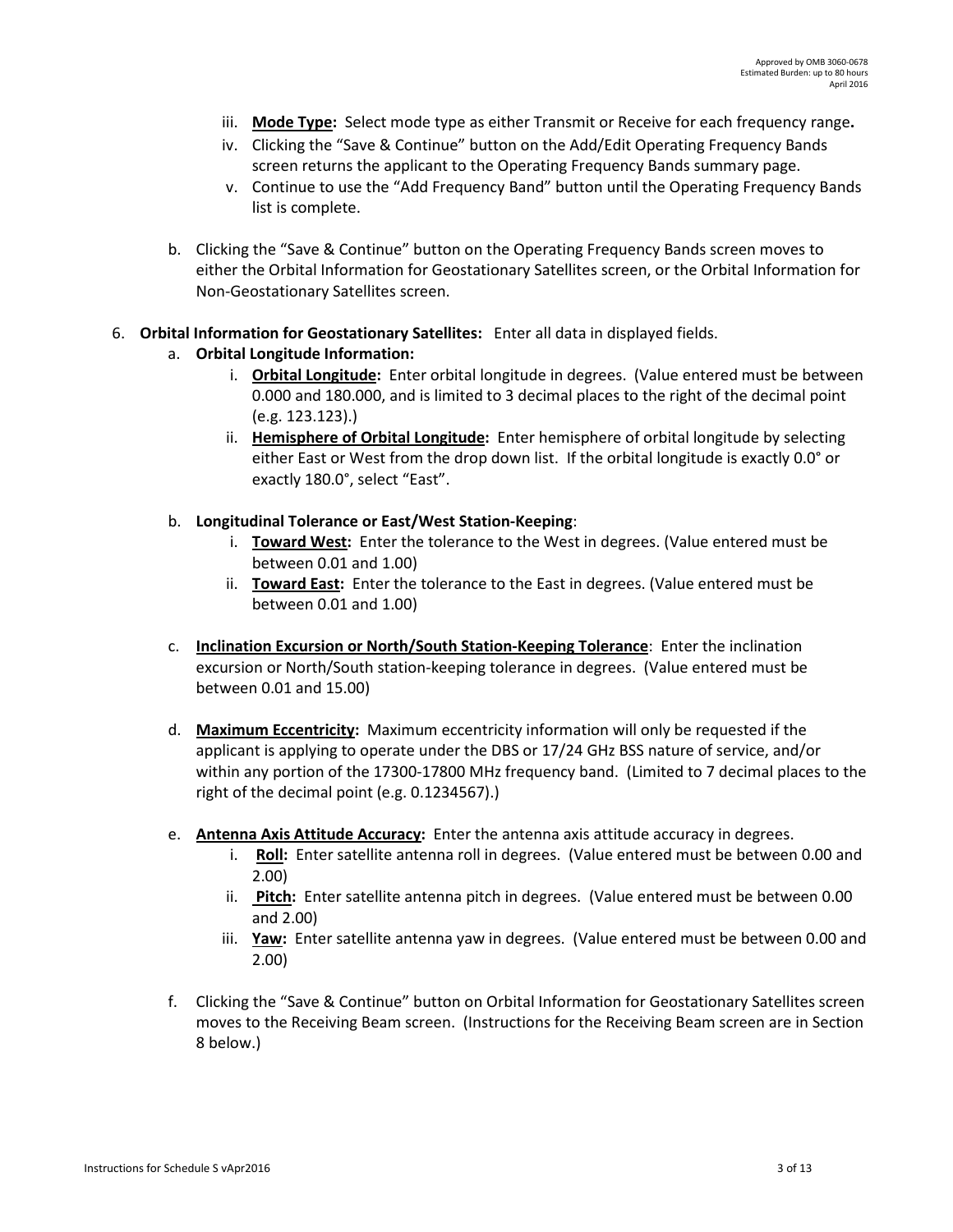- 7. **Orbital Information for Non-Geostationary Satellites:** Enter all data in displayed fields.
	- a. **Total Number of Satellites in the Active Constellation:** Enter the total number of all proposed satellites in all planes, as well as any in-orbit spare satellites. If all satellites in the constellation are not identical, then add an attachment specifying which types of satellites are associated with each plane. It is assumed that all satellites within a plane are identical. If they are not, then applicants should consult the Satellite Division on the best way to handle this issue.
	- b. **Orbit Epoch Date:** Enter satellite orbit epoch date using the drop down calendar provided, or by entering the date in MM/DD/YYYY Format.
	- c. **Celestial Reference Body:** Enter the celestial body that the satellite constellation will orbit. (Limit of 10 characters (e.g. Moon, Sun, Earth, etc.))
	- d. Clicking the "Save & Continue" button on the Orbital Information for Non-Geostationary Satellites screen moves to the Orbital Plane Information screen.
	- e. **Orbital Plane Information**: This landing page is the summary page for the orbital planes. As orbital plane information is added, it will be displayed on this summary page. It is assumed that all satellites within an orbital plane are identical.

Note: The field labeled "The Total Number of Orbital Planes in the Active Constellation", at the top of the screen, will automatically be incremented each time an orbital plane is added to the constellation information collected and added to the summary page; therefore this field cannot be edited.

- i. Clicking the "Add Orbital Plane" button moves to the Add/Edit Orbital Plane Information screen. Enter data in all displayed fields.
	- 1. **Number of Satellites in Plane:** Enter total number of satellites in plane, including in-orbit spare satellites.
	- 2. **Inclination Angle:** Enter inclination angle in degrees. (Value entered must be between 0 and 180)
	- 3. **Right Ascension of Ascending Node:** Enter right ascension of ascending node in degrees. (Value entered must be between 0 and 360)
	- 4. **Argument of Perigee:** Enter argument of perigee in degrees. (Value entered must be between 0 and 360)
	- 5. **Orbital Period:** Enter orbital period in seconds. (Value entered must be between 0 and 1,000,000)
	- 6. **Apogee:** Enter apogee in kilometers. The apogee should be entered as the altitude above the surface of the Earth. If the satellite is orbiting a celestial body other than Earth, then enter the apoapsis as the altitude above the surface of the celestial reference body entered in 7c above. (Value entered must be greater than altitude represented for perigee.)
	- 7. **Perigee:** Enter perigee in kilometers. The perigee should be entered as the altitude above the surface of the Earth. If the satellite is orbiting a celestial body other than Earth, then enter the periapsis as the altitude above the surface of the celestial reference body entered in 7c above. (Value entered must be greater than 0.)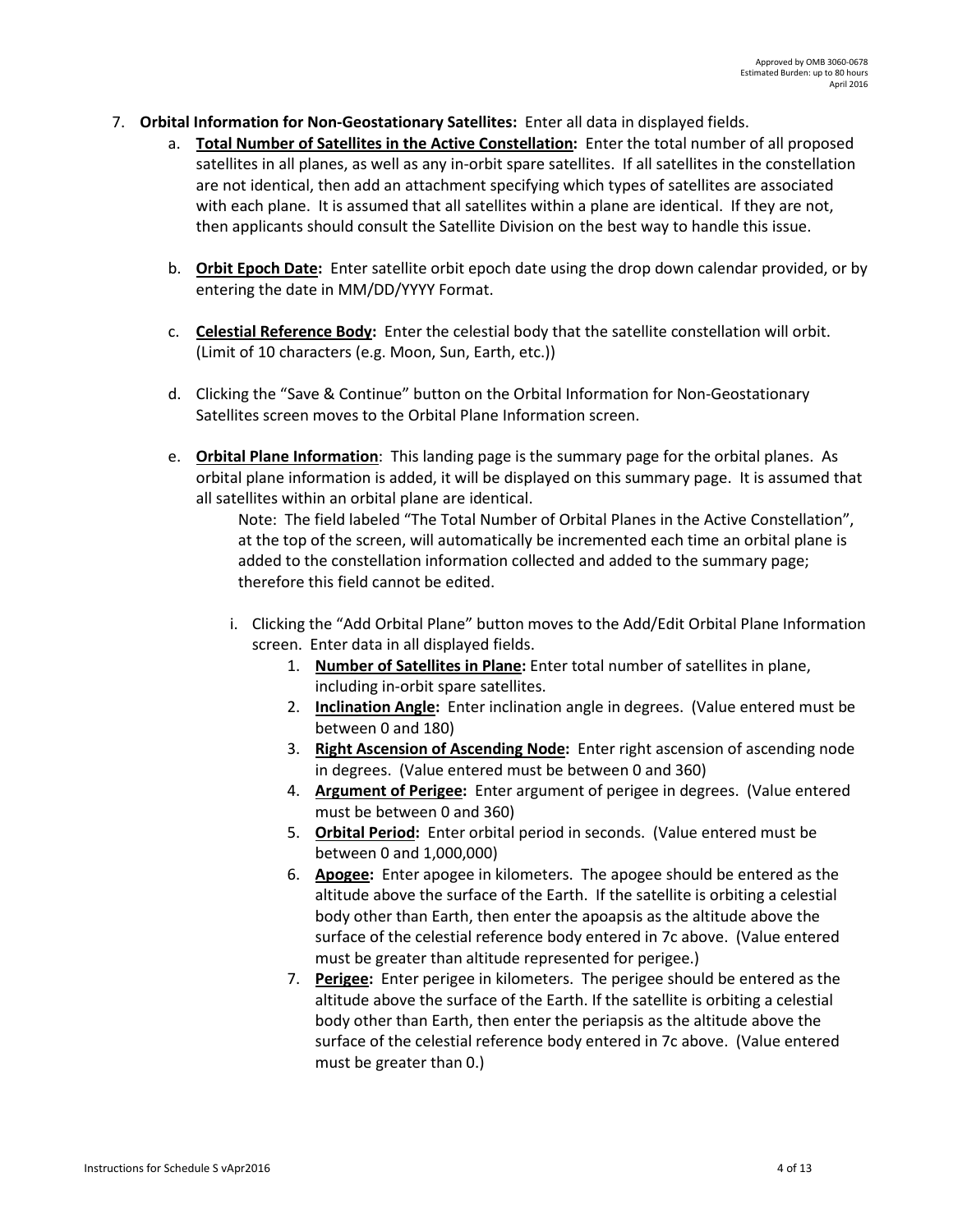- 8. **Active Service Arc Begin Angle with Respect to Ascending Node:** Enter begin angle in degrees.
	- a. For NGSO satellites that orbit in the equatorial plane, enter 0 degrees for both the begin angle and the end angle.
	- b. For NGSO satellites in polar orbits that are active during the entire orbit, enter -90 degrees for the begin angle and +90 degrees for the end angle.
	- c. For NGSO satellites in orbits inclined more than 0 degrees and less than 180 degrees (except for satellites in polar orbits that are active for the entire orbit), or for satellites in polar orbits that are only active during a single segment of arc during each orbit, enter the minimum and maximum latitudes bounding that segment of arc in the begin angle and end angle respectively.
	- d. For NGSO satellites in orbits inclined more than 0 degrees and less than 180 degrees (except for satellites in polar orbits), or for satellites in polar orbits that are active during multiple non-contiguous segments of arc during each orbit, enter the south latitude corresponding to the inclination angle of the orbit as the begin angle and the north latitude corresponding to the inclination angle of the orbit as the end angle, and describe the active arc segments in the narrative portion of the application.
- 9. **Active Service Arc End Angle with Respect to Ascending Node:** Enter end angle in degrees. (Refer to instructions provided under the previous bullet titled "Active Service Arc Begin Angle with Respect to Ascending Node" in order to fill in the appropriate "Active Service Arc End Angle with Respect to Ascending Node". Clicking the "Save & Continue" button on the Add/Edit Orbital Plane Information screen moves to the Add/Edit Mean Anomaly For Each Satellite In Orbital Plane screen.
- ii. **Add/Edit Mean Anomaly For Each Satellite In Orbital Plane:** Enter the mean anomaly, in degrees, at the orbit epoch date for each satellite in the plane. (Value entered must be between 0 and 360)
- iii. Clicking the "Save & Continue" button on Add/Edit Mean Anomaly For Each Satellite In Orbital Plane screen returns to the Orbital Plane Information screen.
- iv. Continue adding additional orbital planes as needed, using the "Add Orbital Plane" button until the constellation is complete.
- v. Clicking the "Save & Continue" button on Orbital Plane Information screen, moves to Receiving Beam screen.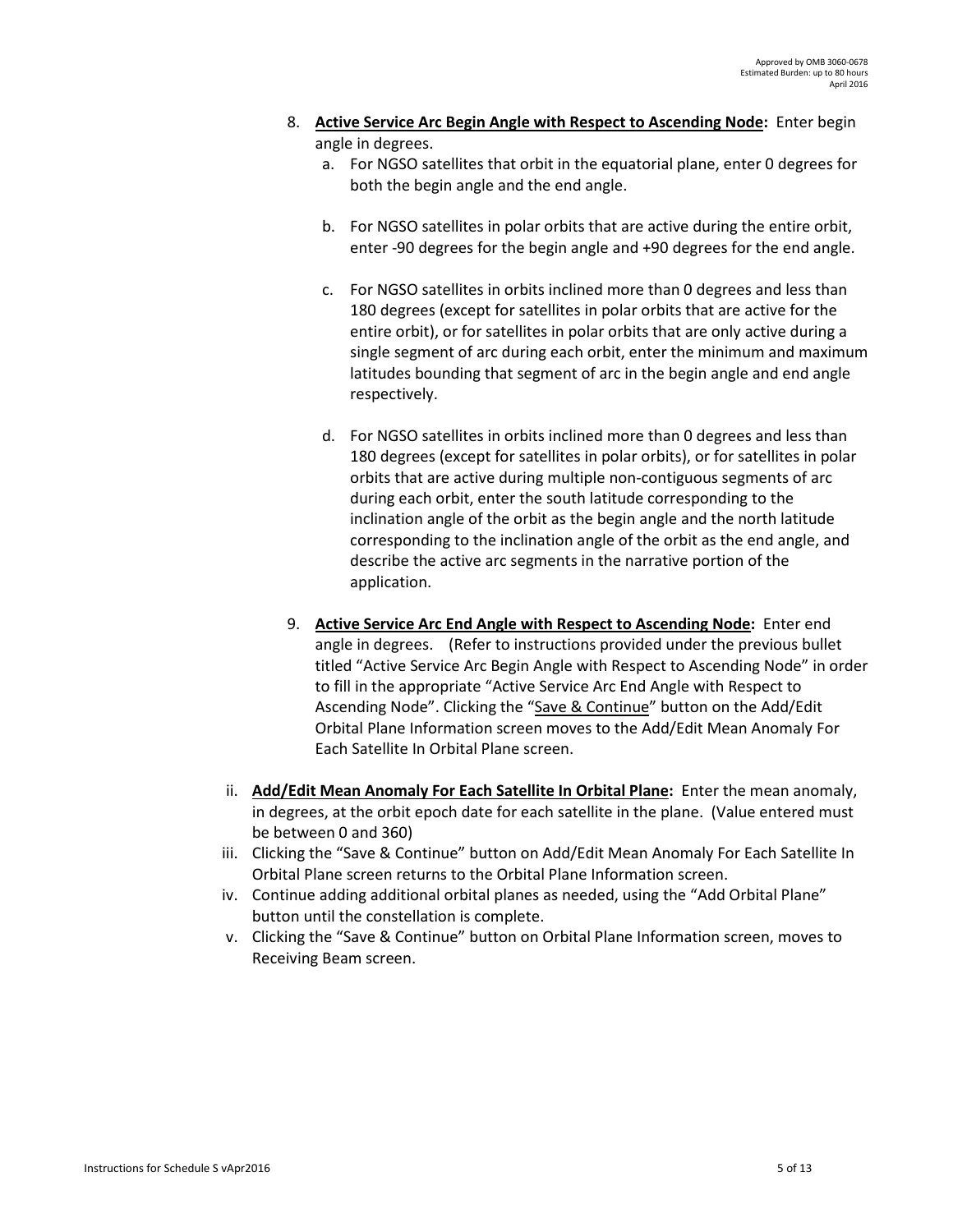- 8. **Receiving Beam:** This is the receiving beam summary page. Click the "Add Beam" button to enter beam information for each receive beam on the Add Receiving Beam screen. There must be at least one receive beam for every receive band frequency range listed in the Operating Frequency Band summary page.
	- a. **Add Receiving Beam:** Enter all data in displayed fields as part of beam information.
		- i. **Beam ID:** Enter unique descriptive beam identifier. (Limit of 4 alphanumeric characters.)
		- ii. **Receive Beam Frequency:** Enter the lower and upper frequency band limits of the particular receive beam in MHz. (Limited to 5 decimal places to the left of the decimal point and 3 places to the right (e.g. 12345.123).) The frequency range specified must be within the operating receive band frequency ranges listed in the Operating Frequency Band summary page.
		- iii. **Beam Type:** From the drop down list, select whether the beam is fixed, steerable, shapeable, both steerable and shapeable, or spot.
		- iv. **Polarization:** From the drop down list, select whether the polarization for the beam is H, V, RHCP or LHCP.
		- v. **Peak Gain:** Enter peak gain in dBi. (Value entered must be between -10.0 and 100.0)
		- vi. **Antenna Pointing Error:** Enter antenna pointing error in degrees. (Value entered must be between 0.0 and 2.0)
		- vii. **Antenna Rotational Error:** Enter antenna rotational error in degrees. (Value entered must be between 0.0 and 2.0)
		- viii. **Minimum Cross-polar Isolation within Service Area**: Enter minimum cross-polar isolation value in dB. Minimum cross-polar isolation information will only be requested if the applicant is applying to operate under the DBS or 17/24 GHz BSS nature of service, and/or within any portion of the 17300-17800 MHz frequency band. (Value entered must be between 0.0 and 50.0)
		- ix. **Polarization Alignment Relative to the Equatorial Plane:** Enter the polarization alignment value in degrees. (Value entered must be between -90 and 90 for beams having "H" or "V" polarization.)
		- x. **Polarization Switchable:** Select either Yes or No.
		- xi. **Co- or Cross-Polar Mode:** Select either "C" for co-polar mode, or "X" for cross-polar mode.
		- xii. **G/T at Maximum Gain Point:** Enter G/T value in dB/K. (Value entered must be between -99.0 and 99.0)
		- xiii. **Minimum Saturation Flux Density:** Enter density value in dBW/m²/MHz. (Value entered must be between -999.9 and 0.0)
		- xiv. **Maximum Saturation Flux Density:** Enter density value in dBW/m²/MHz. (Value entered must be between -999.9 and 0.0, but greater than the minimum saturation flux density for the same beam.)
		- xv. **GSO or NGSO Antenna Gain Data:** Click on the word "here", highlighted in blue text, to attach one or more GXT files associated with the receive beam. If all of the GXT files for the receive and transmit beams are in a GIMS database container file, the associated MDB file can be attached there instead. If attaching a GIMS file, select All Beams as the Beam Name.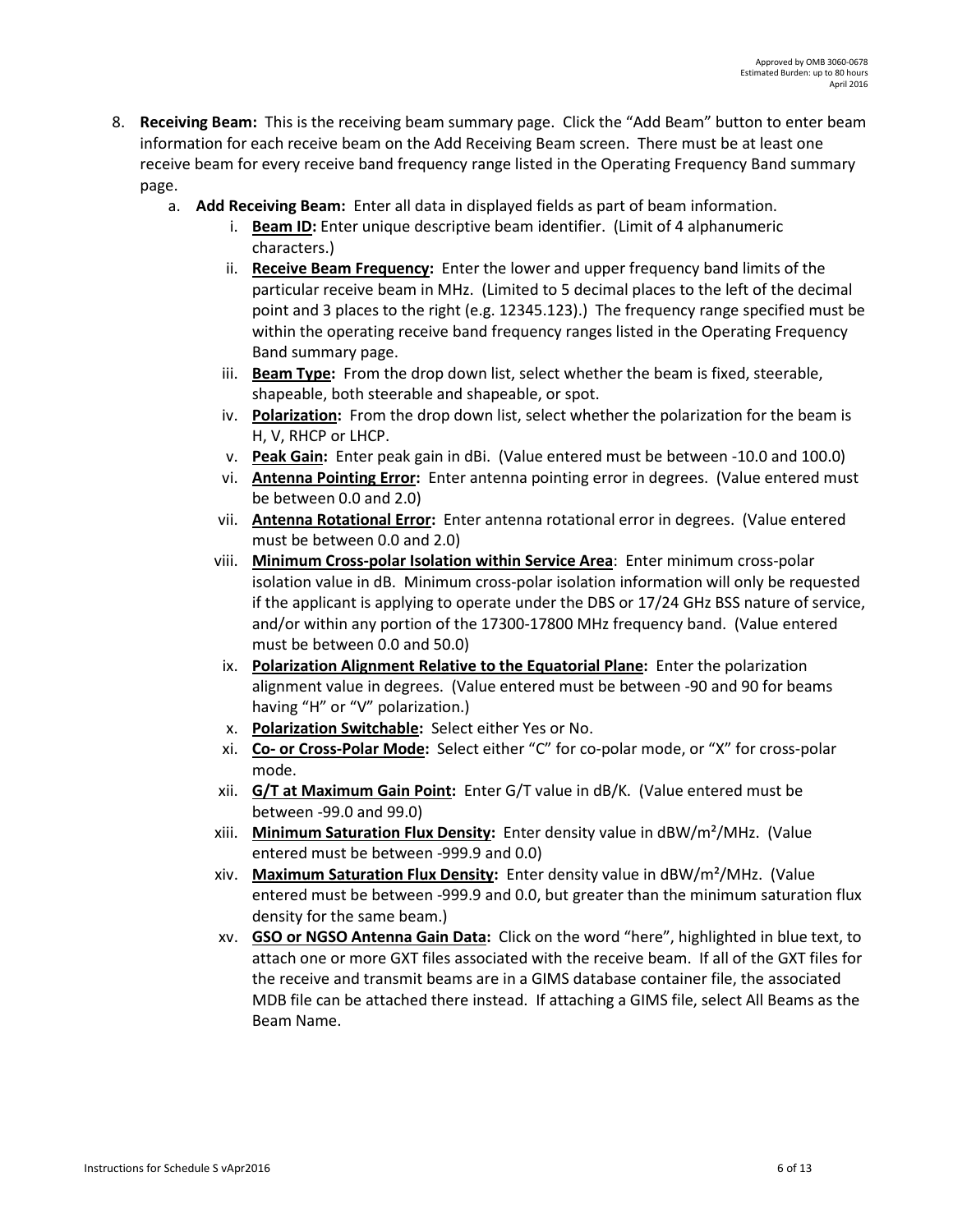Please refer to the following guidelines for determining the appropriate format for representing antenna gain data for the various beam types:

- 1. **For fixed beams on space stations in the geostationary orbit**, the predicted space station antenna gain contour(s) for each receive antenna beam, except for beams where the contour at 8 dB below peak falls entirely beyond the edge of the visible Earth should be attached in a GIMS-readable format, one file per beam or in a GIMS database container file.
- 2. **For space stations in non-geostationary orbits**, specify for each unique orbital plane the predicted antenna gain contour(s) for each receive antenna beam for one space station if all space stations are identical in the constellation. If individual space stations in the constellation have different antenna beam configurations, specify the predicted antenna gain contours for each receive beam for each space station type and orbit or orbital plane requested. A file containing a cross-reference to each satellite and its associated space station type should be attached as well. The contours should be plotted on an area map with the beam depicted on the surface of the earth with the space stations' peak antenna gain pointed at nadir to a latitude and longitude within the proposed service area. For intersatellite links, specify the peak antenna gain and 3 dB beamwidth.
- 3. **For space stations with shapeable antenna beams**, specify the contours for the receiving beam configuration with the smallest gain-to-temperature ratio and the highest required saturation power flux density. The proposed maximum coverage area must be clearly specified.
- 4. **For space stations with steerable beams that are not shapeable**, specify the applicable contours, as defined in paragraph 1 or 2 of this section, with a description of the area that the steerable beam(s) is expected to serve, or provide the contour information described in paragraph 3 of this section.
- 5. **For space stations with steerable beams that are also shapeable,** specify the contours for the receiving beam configuration with the smallest gain-totemperature ratio and the highest required saturation power flux density. Include the contours that would result from moving the beam peak around the limit of the effective beam peak area and the 0 dB relative antenna gain isoline. The proposed maximum coverage area must be clearly specified.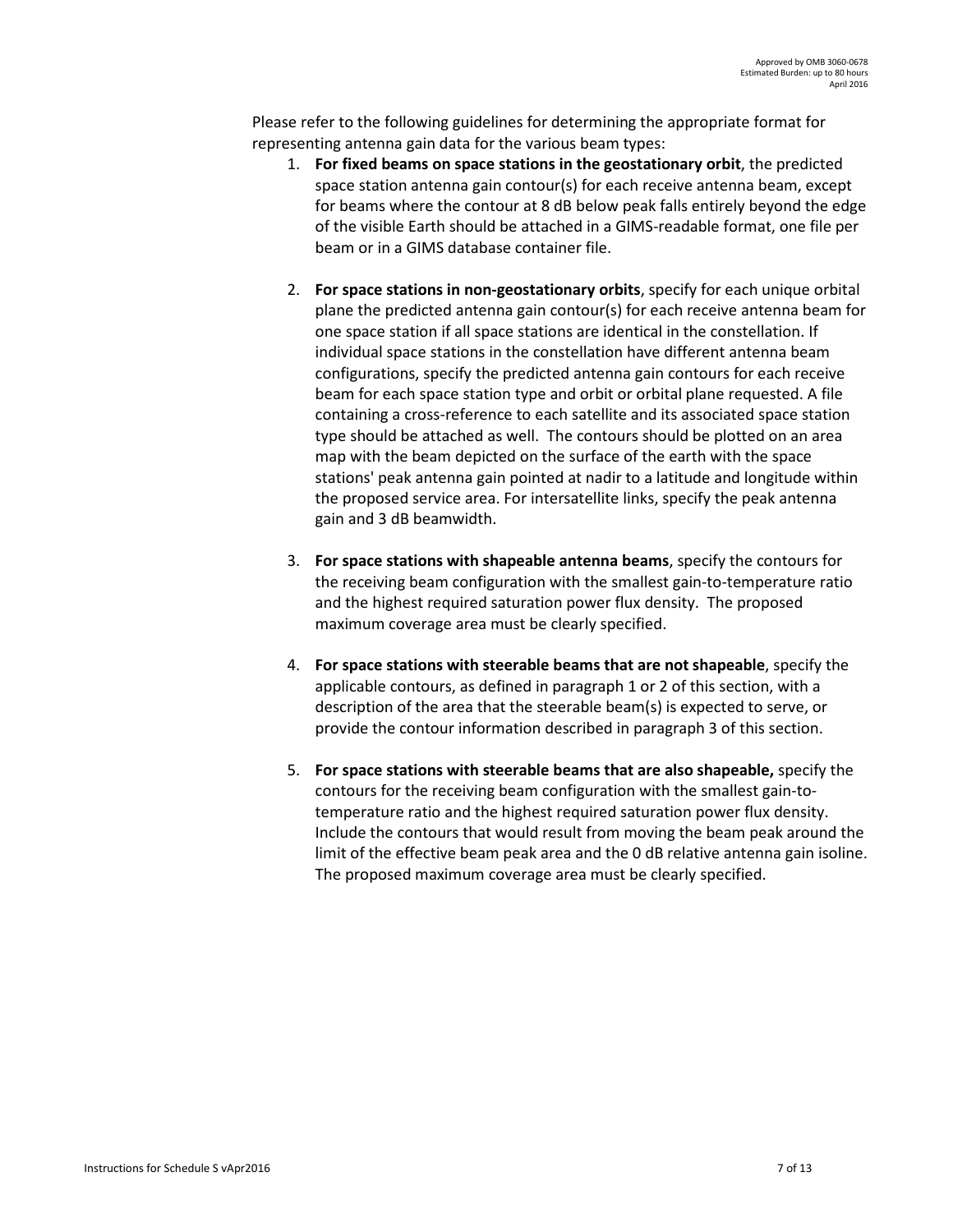- 6. **For geostationary satellites with large numbers of identical fixed spot beams**, other than DBS satellites, applicants may, as an alternative to submitting the information described in paragraph 1 of this section with respect to these beams, provide the predicted antenna gain contours for one receive antenna beam, together with one of the following:
	- a. An area map showing all of the spot beams depicted on the surface of the Earth;
	- b. A table identifying the maximum antenna gain point(s) in latitude and longitude to the nearest 0.1 degree; or
	- c. A map of the isolines formed by combining all of the spot beams into one or more composite beams.
- 7. **For non-geostationary satellites with large numbers of identical fixed beams**  on each satellite, applicants may, as an alternative to submitting the information described in paragraph 2 of this section, specify the predicted antenna gain contours for one receive beam pointed to nadir, together with an area map showing all of the spot beams depicted on the surface of the earth with the satellites' peak antenna gain pointed to a selected latitude and longitude within the service area.
- xvi. **Service Area:** Click on the word "here", highlighted in blue text, and attach one or more GXT, TXT, and/or PDF files associated with the receive beam. If all of the GXT files for your receive and transmit beams are in a GIMS database container file, the associated MDB file can be attached there also, if it has not already been uploaded in the Attachments screen. If a file is not being attached, please provide a service area description in the associated text box. (Limit text to 60 characters. Geographic designators such as State Codes, ITU Codes, or Figure Numbers can be used.)
- xvii. Clicking the "Save and Continue" button returns to the Receiving Beam screen, which is the receiving beam summary page.
- b. Continue adding additional receiving beams as needed, using the "Add Beam" button.
- c. Clicking the "Save and Continue" button on receiving beams summary page moves to Receiving Channels screen.
- 9. **Receiving Channels:** Enter all data in the displayed fields for each receive channel. Click the "Add Row" button to enter additional receive channels and associated information on the receiving channels summary page. Channel information for at least one receive channel should be provided for each receive beam listed in the receiving beam summary page.
	- a. **Channel ID:** Enter unique descriptive channel identifier. (Limit of 4 alphanumeric characters)
	- b. **Channel Bandwidth:** Enter channel bandwidth in MHz. (Limited to 5 decimal places to the left of the decimal point and 3 places to the right (e.g. 12345.123).) The channel center frequency, plus or minus one-half of the assigned channel bandwidth, must be within one of the associated receive beam frequency ranges listed in the receiving beam summary page.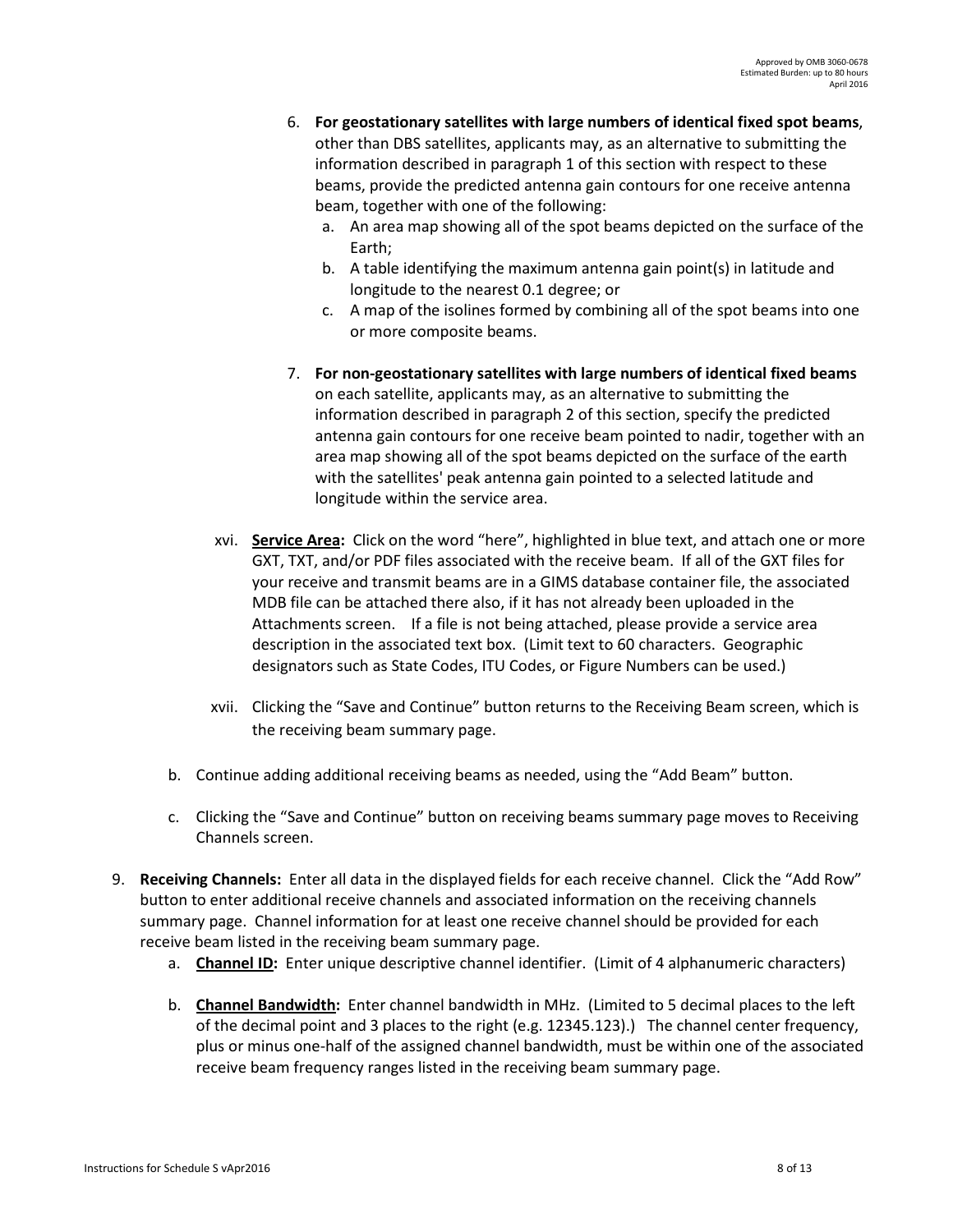- c. **Center Frequency:** Enter the channel center frequency in MHz. (Limited to 5 decimal places to the left of the decimal point and 3 places to the right (e.g. 12345.123).)
- d. **Feeder Link, Service Link or TT&C:** From the drop down list, select whether the channel is used as a feeder link, service link, or for telemetry/telecommand/control (TT&C)
- e. Continue adding additional receive channels as needed, using the "Add Row" button.
- f. Clicking the "Save and Continue" button on receiving channels summary page moves to Transmitting Beam screen.
- 10. **Transmitting Beam:** This landing page is the transmitting beam summary page. Click the "Add Beam" button to enter beam information for each transmit beam on the Add Transmitting Beam screen. There must be at least one transmit beam for every transmit band frequency range listed in the Operating Frequency Band summary page.
	- a. **Add Transmitting Beam:** Enter all data in displayed fields as part of beam information.
		- i. **Beam ID:** Enter unique descriptive beam identifier. (Limit of 4 alphanumeric characters.)
		- ii. **Transmit Beam Frequency:** Enter the lower and upper frequency band limits of the particular transmit beam in MHz. (Limited to 5 decimal places to the left of the decimal point and 3 places to the right (e.g. 12345.123).) The frequency range specified needs to be within the operating transmit band frequency ranges listed in the Operating Frequency Band summary page.
		- iii. **Beam Type:** From the drop down list, select whether the beam is fixed, steerable, shapeable, both steerable and shapeable, or spot.
		- iv. **Polarization:** From the drop down list, select whether the polarization for the beam is H, V, RHCP or LHCP.
		- v. **Peak Gain:** Enter peak gain in dBi. (Value entered must be between -10.0 and 100.0)
		- vi. **Antenna Pointing Error:** Enter antenna pointing error in degrees. (Value entered must be between 0.0 and 1.0)
		- vii. **Antenna Rotational Error:** Enter antenna rotational error in degrees. (Value entered must be between 0.0 and 1.0)
		- viii. **Minimum Cross-polar Isolation within Service Area**: Enter minimum cross-polar isolation value in dB. Minimum cross-polar isolation information will only be requested if the applicant is applying to operate under the DBS or 17/24 GHz BSS nature of service, and/or within any portion of the 17300-17800 MHz frequency band. (Value entered must be between 0.0 and 50.0)
		- ix. **Polarization Alignment Relative to the Equatorial Plane:** Enter the polarization alignment value in degrees. (Value entered must be between -90 and 90 for beams having "H" or "V" polarization.)
		- x. **Polarization Switchable:** Select either Yes or No.
		- xi. **Co- or Cross Polar Mode:** Select either "C" for co-polar mode, or "X" for cross-polar mode.
		- xii. **Maximum Transmit EIRP Density:** Enter EIRP density value in dBW/Hz. (Value entered must be between 0.0 and 100.0)
		- xiii. **Maximum Transmit EIRP:** Enter EIRP value in dBW. (Value entered must be between 0.0 and 100.0)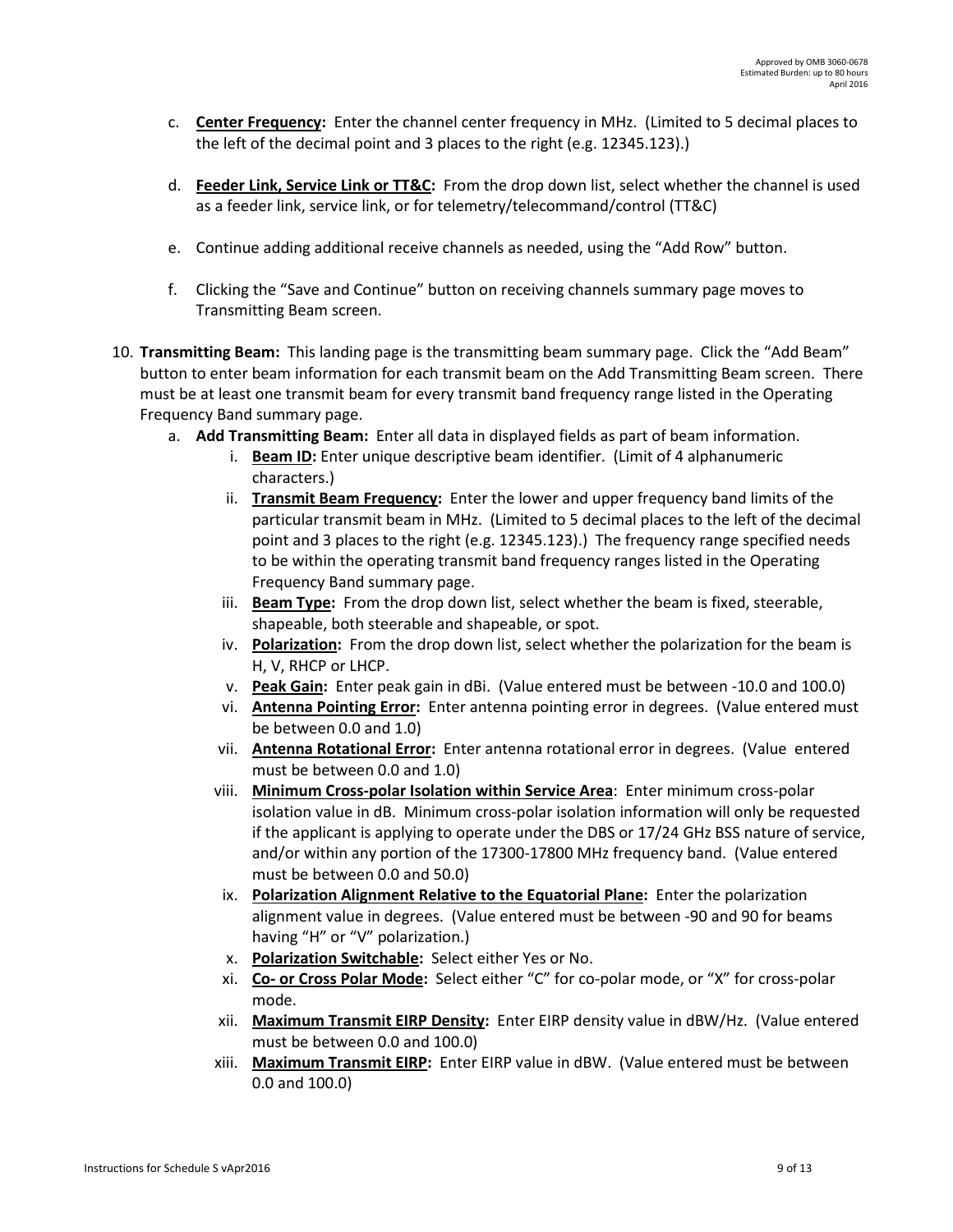- xiv. **GSO or NGSO Antenna Gain Data:** Click on the word "here", highlighted in blue text, and attach one or more GXT files associated with the transmit beam. If all of the GXT files for your receive and transmit beams are in a GIMS database container file, the associated MDB file can be attached there also. Please refer to the following guidelines for determining the appropriate format for representing antenna gain data for the various beam types:
	- 1. **For space stations in geostationary orbit**, the predicted space station antenna gain contour(s) for each transmit antenna beam, except for beams where the contour at 8 dB below peak falls entirely beyond the edge of the visible Earth, must be presented in a GIMS-readable format, one file per beam, or in a GIMS database container file.
	- 2. **For space stations in non-geostationary orbits**, specify for each unique orbital plane the predicted antenna gain contour(s) for each transmit antenna beam for one space station if all space stations are identical in the constellation. If individual space stations in the constellation have different antenna beam configurations, specify the predicted antenna gain contours for each transmit beam for each space station type and orbit or orbital plane requested. A file containing a cross-reference to each satellite and its associated space station type must be attached as well. The contours should be plotted on an area map with the beam depicted on the surface of the earth with the space stations' peak antenna gain pointed at nadir to a latitude and longitude within the proposed service area. For intersatellite links, specify the peak antenna gain and 3 dB beamwidth.
	- 3. **For space stations with shapeable antenna beams**, specify the contours, as defined in paragraph 1 or 2 of this section, for the transmitting beam configuration that results in the highest EIRP density for the beams. The proposed maximum coverage area must be clearly specified.
	- 4. **For space stations with steerable beams that are not shapeable**, specify the applicable contours, as defined in paragraph 1 or 2 of this section, with a description of the area that the steerable beam(s) is expected to serve, or provide the contour information described in paragraph 3 of this section.
	- 5. **For space stations with steerable beams that are shapeable** specify the contours, as defined in paragraph 1 or 2 of this section, for the transmitting beam configuration that results in the highest EIRP density for the beams. Include the contours that would result from moving the beam described in paragraph 3 around the limit of the effective beam peak area and the 0 dB relative antenna gain isoline. The proposed maximum coverage area must be clearly specified.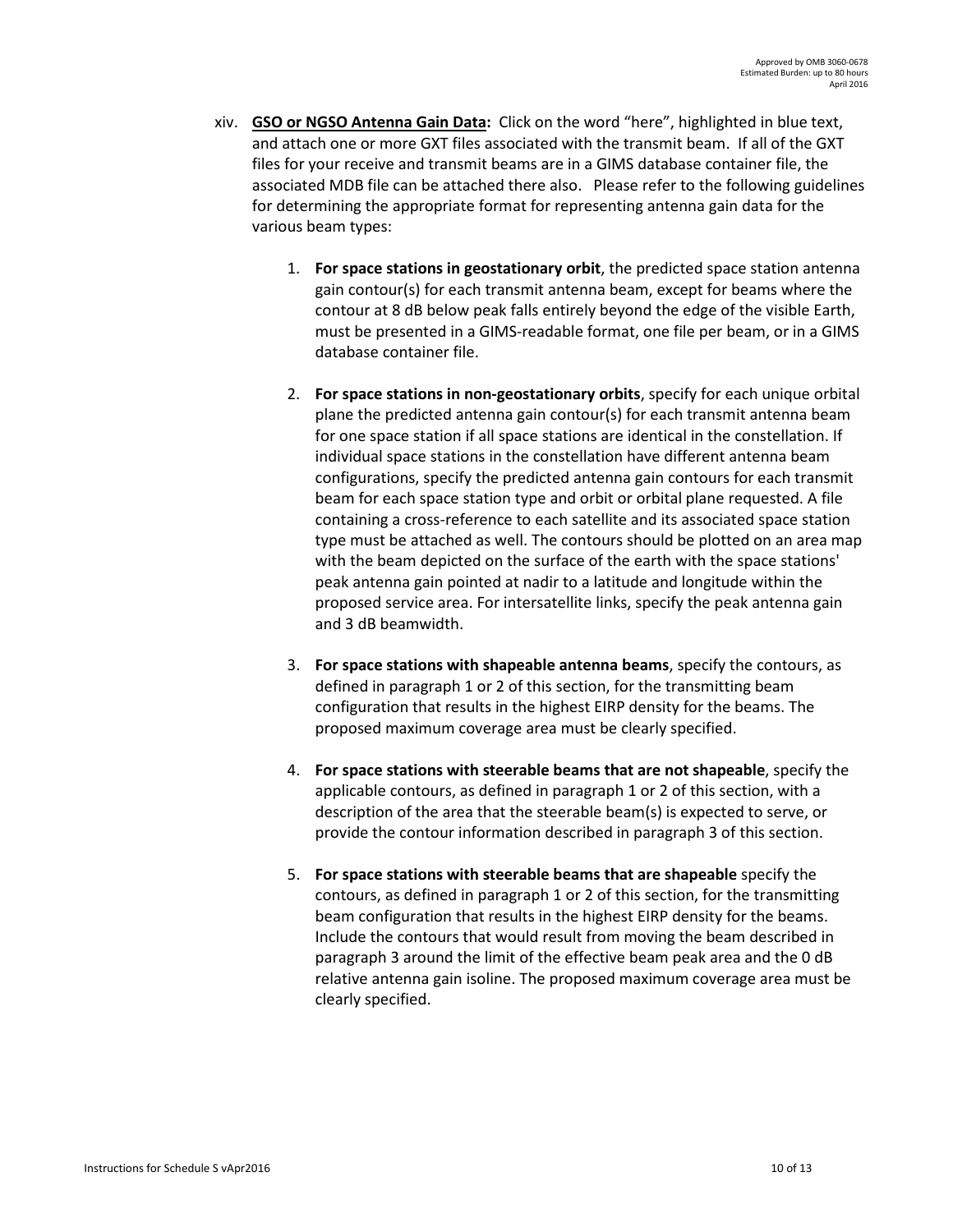- 6. **For satellites with large numbers of identical fixed spot beams**, other than DBS satellites, applicants may, as an alternative to submitting the information described in paragraph 1 of this section with respect to these beams, provide the predicted antenna gain contours for one transmit antenna beam, together with one of the following:
	- a. An area map showing all of the spot beams depicted on the surface of the Earth;
	- b. A table identifying the maximum antenna gain point(s) in latitude and longitude to the nearest 0.1 degree; or
	- c. A map of the isolines formed by combining all of the spot beams into one or more composite beams.
- 7. **For non-geostationary satellites with large numbers of identical fixed beams** on each satellite, applicants may, as an alternative to submitting the information described in paragraph 2 of this section above, specify the predicted antenna gain contours for one transmit beam pointed to nadir, together with an area map showing all of the spot beams depicted on the surface of the earth with the satellites' peak antenna gain pointed to a selected latitude and longitude within the service area.
- xv. **Service Area:** Click on the word "here", highlighted in blue text, and attach one or more GXT, TXT, and/or PDF files associated with the transmit beam. If all of the GXT files for your receive and transmit beams are in a GIMS database container file, the associated MDB file can be attached there also, if it has not already been uploaded in the Attachments screen. If a file is not being attached, please provide a service area description in the associated text box. (Limit text to 60 characters. Geographic designators such as State Codes, ITU Codes, or Figure Numbers can be used.)
- xvi. Clicking the "Save and Continue" button moves to the Maximum Power Flux Density for Beam ID screen.
- xvii. **Maximum Power Flux Density for Beam ID:** Enter the maximum power flux density (PFD) values for each transmit Beam ID. The frequency band specified for the particular transmit beam will determine which of three power flux density tables will need to be populated. One table collects PFD values at angles of arrival above the horizon at random increments from 0-90°, another at one degree increments from 0-5°, and yet another by geographic regions.
	- 1. **Add Maximum Power Flux Density:** Enter all data in the displayed fields.
		- a. **BW:** From the drop down list, select a reference bandwidth of 4 kHz, 1 MHz or 200 MHz by which the maximum PFD values are derived.
		- b. For all satellite services and frequency bands, not covered by the following two cases, provide the maximum PFD values at angles of arrival of 0-5°, 5-10°, 10-15°, 15-20°, 20-25°, 25-90° above the horizon in dBW/m²/**BW**. (Values must be between -1000.0 and -50.0)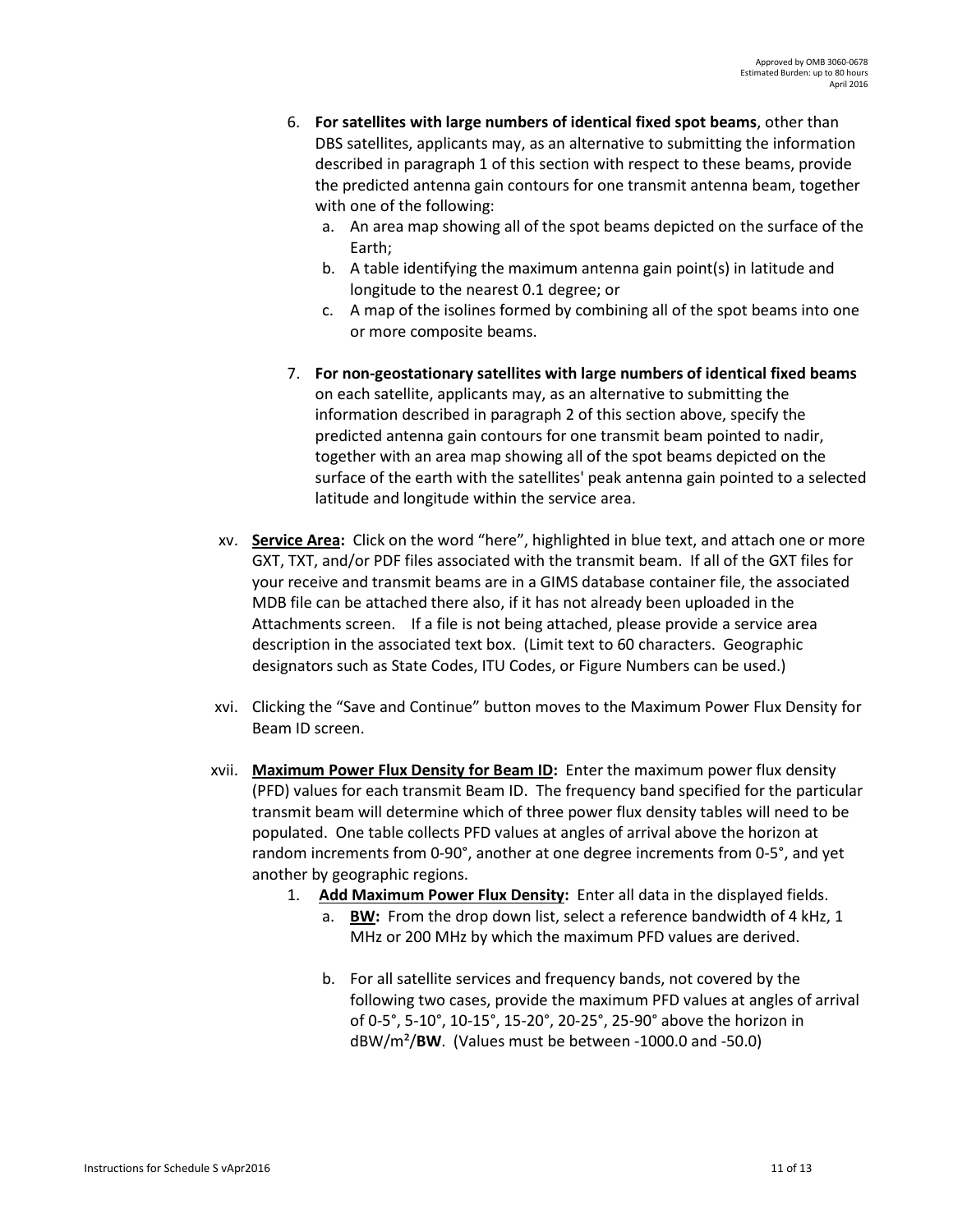- c. For NGSO/FSS sharing with MVDDS in the 12200-12700 MHz frequency band, provide the maximum PFD values at angles of arrival of 0-1°, 1-2°, 2- 3°, 3-4°, and 4-5° above the horizon in dBW/m²/**BW**. (Values must be between -1000.0 and -50.0)
- d. For DBS or 17/24 GHz BSS, and/or service within any portion of the 17300- 17800 MHz frequency band, provide the maximum PFD values in each of the **Southeastern, Northeastern, Western and "Other"** geographic regions in dBW/m²/**BW**, as defined in § 25.208(w). (Values must be between -1000.0 and -50.0)
- e. The "Add Row" button can be used to enter maximum PFD values for additional reference bandwidths.
- 2. "Save and Continue" button returns to the Transmitting Beam screen, which is the transmitting beam summary page.
- b. Continue adding additional transmitting beams as needed, using the "Add Beam" button.
- c. Clicking the "Save and Continue" button on transmitting beams summary page moves to Transmitting Channels screen.
- 11. **Transmitting Channels:** Enter all data in the displayed fields for each transmit channel. Click the "Add Row" button to enter additional transmit channels and associated information on the transmit channels summary page. Channel information for at least one transmit channel should be provided for each transmit beam listed in the transmitting beam summary page.
	- a. **Channel ID:** Enter unique descriptive channel identifier. (Limit of 4 alphanumeric characters)
	- b. **Channel Bandwidth:** Enter channel bandwidth in MHz. (Limited to 5 decimal places to the left of the decimal point and 3 places to the right (e.g. 12345.123)). The channel center frequency, plus or minus one-half of the assigned channel bandwidth, must be within one of the associated transmit beam frequency ranges listed in the transmitting beam summary page.
	- c. **Center Frequency:** Enter the channel center frequency in MHz. (Limited to 5 decimal places to the left of the decimal point and 3 places to the right (e.g. 12345.123)).
	- d. **Feeder Link, Service Link or TT&C:** From the drop down list, select whether the channel is used as a feeder link, service link, or for telemetry/telecommand/control (TT&C)
	- e. Continue adding additional transmit channels as needed, using the "Add Row" button.
	- f. Clicking the "Save and Continue" button on transmitting channels summary page moves to Certification Questions screen.

# 12. **Certification Questions:**

- a. Read all questions and select Yes, No or N/A based on review of the applicable Commission Rules cited. If the answer to any of the questions is No, please file a waiver request with the application, along with the appropriate justification for granting such a waiver.
- b. Clicking the "Save & Continue" button on Certification Questions screen returns to Application Summary screen.